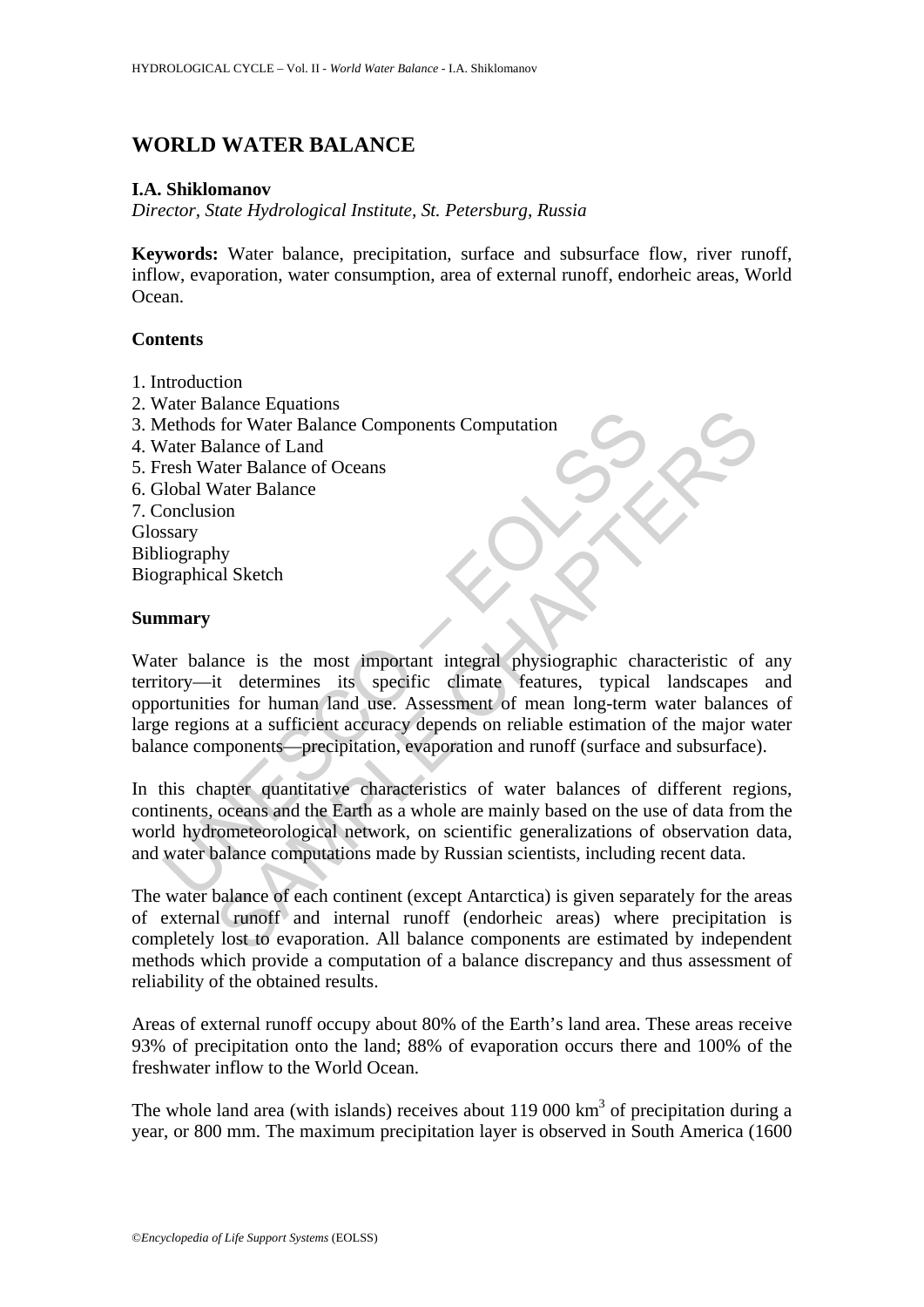mm), the minimum precipitation layer (177 mm) occurs in Antarctica. On the other continents mean precipitation varies within 740 to 790 mm.

The total freshwater inflow to the World Ocean from the continents (without Antarctica) equals 39 500 km<sup>3</sup>/year. The oceans also receive about 2400 km<sup>3</sup>/year as subsurface runoff not drained by rivers, and  $2300 \text{ km}^3$  of freshwater mainly as icebergs and melt runoff from the glaciers of Antarctica. Thus, the total freshwater inflow to the World Ocean from land is about  $44\,200\ \text{km}^3/\text{year}$ ; this is equivalent to about 370 mm over the areas of external runoff or 300 mm, if related to the whole land area.

Evapotranspiration over continents varies from 420 mm to 850 mm (without Antarctica, where it is about zero). Evapotranspiration from the areas of external runoff is about 1.5 to 2 times greater than that from endorheic areas.

Evapotranspiration values given in the balance include runoff in endorheic areas where it is completely lost for evaporation. It also includes the amount of water used for human activities.

Analysis of water balance discrepancies shows good reliability of present assessment of long-term water balance for continents and large physiographic regions of the world.

Freshwater inflow to the World Ocean equals  $502,000 \text{ km}^3/\text{year}$ , of which 91% is contributed by precipitation  $(458\,000\,km^3)$ , or 1390 mm). More than a half of this amount is contributed to the Pacific Ocean.

potranspiration values given in the balance include runoff in end<br>completely lost for evaporation. It also includes the amount<br>an activities.<br><br>Mysis of water balance discrepancies shows good reliability of pre-<br>term water given man man constraint and and control the proof in endorheic areas we<br>letely lost for evaporation. It also includes the amount of water used<br>vities.<br>Yinter balance discrepancies shows good reliability of present assess The Arctic and Pacific Oceans have freshwater excess while the Atlantic and Indian Oceans have freshwater shortage. Freshwater excess is most significant in the southern areas of the Pacific, Atlantic and Indian Oceans because of the surplus of precipitation over evaporation there.

Evaporation from the surface of the World Ocean is about 1390 mm, varying from 220 mm from the Arctic Ocean to 1500 mm from the Pacific Ocean.

The highest freshwater inflow (49% of the total volume) from the continents occurs to the Atlantic Ocean. The effect of freshwater inflow is most important in the Arctic Ocean because its volume equals only 1.2% of the World Ocean volume.

Annual precipitation over the globe (numerically equal to evaporation) equals 577 000 km<sup>3</sup>, or 1130 mm. The depth of the evaporation layer from the ocean surface is three times greater than that from land. The volume of water annually evaporating from the ocean surface equals 87% and that from land is 13% of the total evapotranspiration from the Earth's surface.

The data presented in this chapter on global water balance are average figures for a long-term period—the data are characteristic of a stationary climate situation. Scientists are now facing a fundamentally new research problem, i.e. study of world water balance taking account of both natural and anthropogenic factors. Anthropogenic factors are of a particular importance under conditions of ever-increasing human impact on the global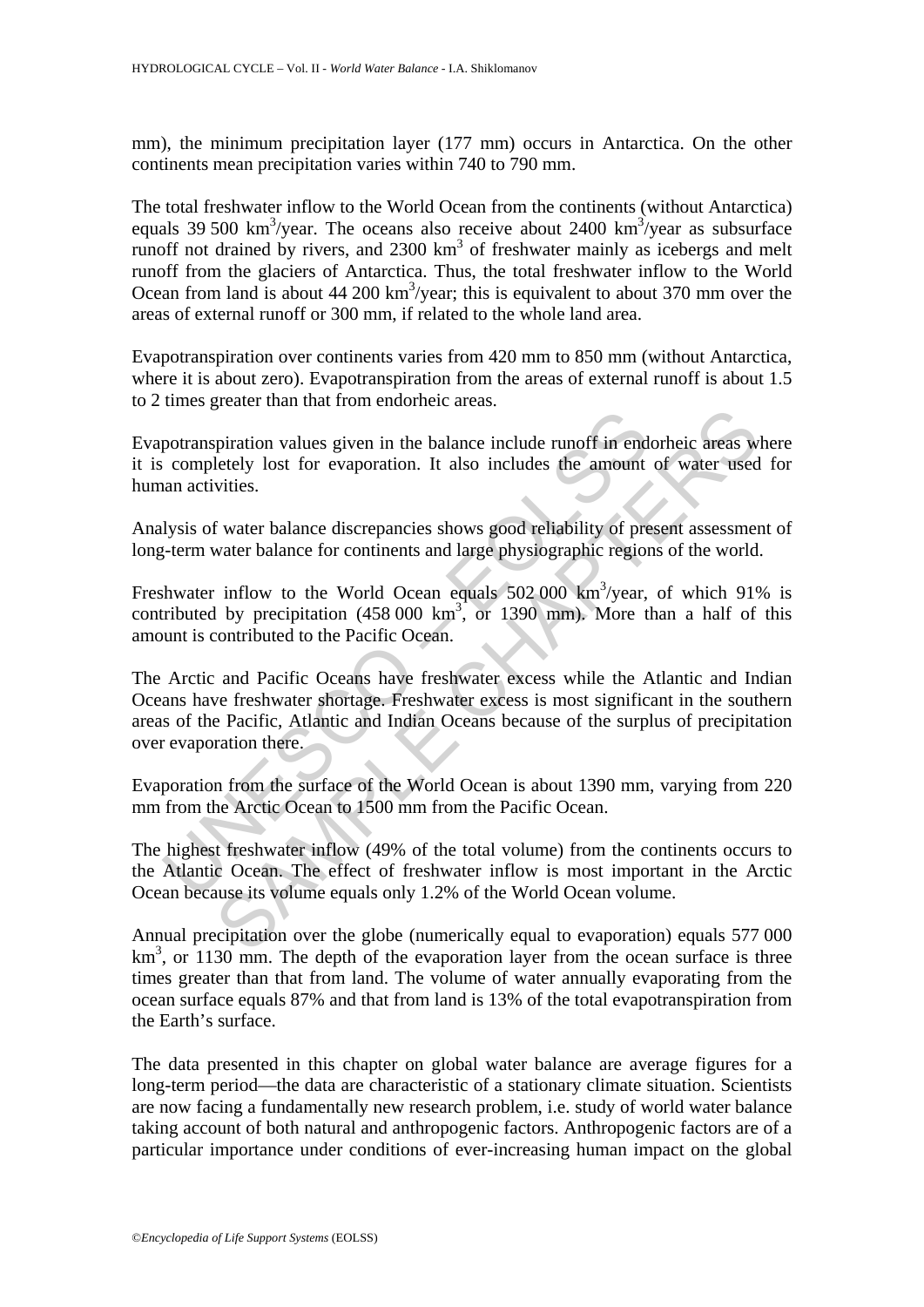climate. This is likely to lead to evident change in the global water balance during the coming decades.

### **1. Introduction**

Water balance is the ratio between water inflow and outflow estimated for different space and time scales, i.e. for the Earth as a whole, for oceans, continents, countries, natural-economic regions, and river basins, for a long-term period or for particular years and seasons. Water balance is the most important integral physiographic characteristic of any territory, determining its specific climate features, typical landscapes, possible water management and land use.

Analysis of water balance components for individual territories and time intervals is of great importance for studies of the hydrological cycle or water circulation in the atmosphere-hydrosphere-lithosphere system, as well as the underlying processes influenced by natural factors and human activities.

It importance for studies of the hydrological cycle or water<br>osphere-hydrosphere-lithosphere system, as well as the unc<br>enced by natural factors and human activities.<br>ipitation, evaporation, river runoff and ground water o France for studies of the hydrological cycle or water circulation in<br>trance for studies of the hydrological cycle or water circulation in<br>-hydrosphere-lithosphere system, as well as the underlying proce<br>by natural factors Precipitation, evaporation, river runoff and ground water outflow not drained by river systems are basic components determining water balance. Besides these components, there are minor components, too, e.g. moisture due to atmospheric water vapor condensation, deep artesian water outflow, or, conversely, recharge of deep aquifers, water losses for animal survival, etc. According to investigations, however, these components are very small if related to large river basins, regions and the globe—they are of no importance for water balance computation, so they can be ignored.

It should be noted that much fresh water is used in many regions for different human needs. Some of this is returned to water bodies as surface and subsurface runoff, but some water is lost, particularly to evaporation (from irrigated lands, reservoirs, etc.), thus increasing evapotranspiration in the region. This must be taken into account in the appropriate water balance components.

Thus, the assessments of water balances of large regions with sufficient accuracy is reduced to reliable determination of the main water balance components, i.e. precipitation, evaporation and runoff (surface and subsurface). Quantitative characteristics of these components for different regions of the Earth presented in this chapter are mainly based on the results of the global hydrological cycle studies carried out in Russia at the State Hydrological Institute (St Petersburg) and at the Institute of Water Problems (Moscow).

More detailed information about individual water balance components of the Earth is given in *Atmospheric Precipitation of the Earth, Evaporation from the Surface of the Globe, River Runoff to Oceans and Lakes* and *Groundwater Discharge to the Oceans* 

## **2. Water Balance Equations**

Water balance equation for any land area and any time interval (without taking account of the above minor components) is as follows: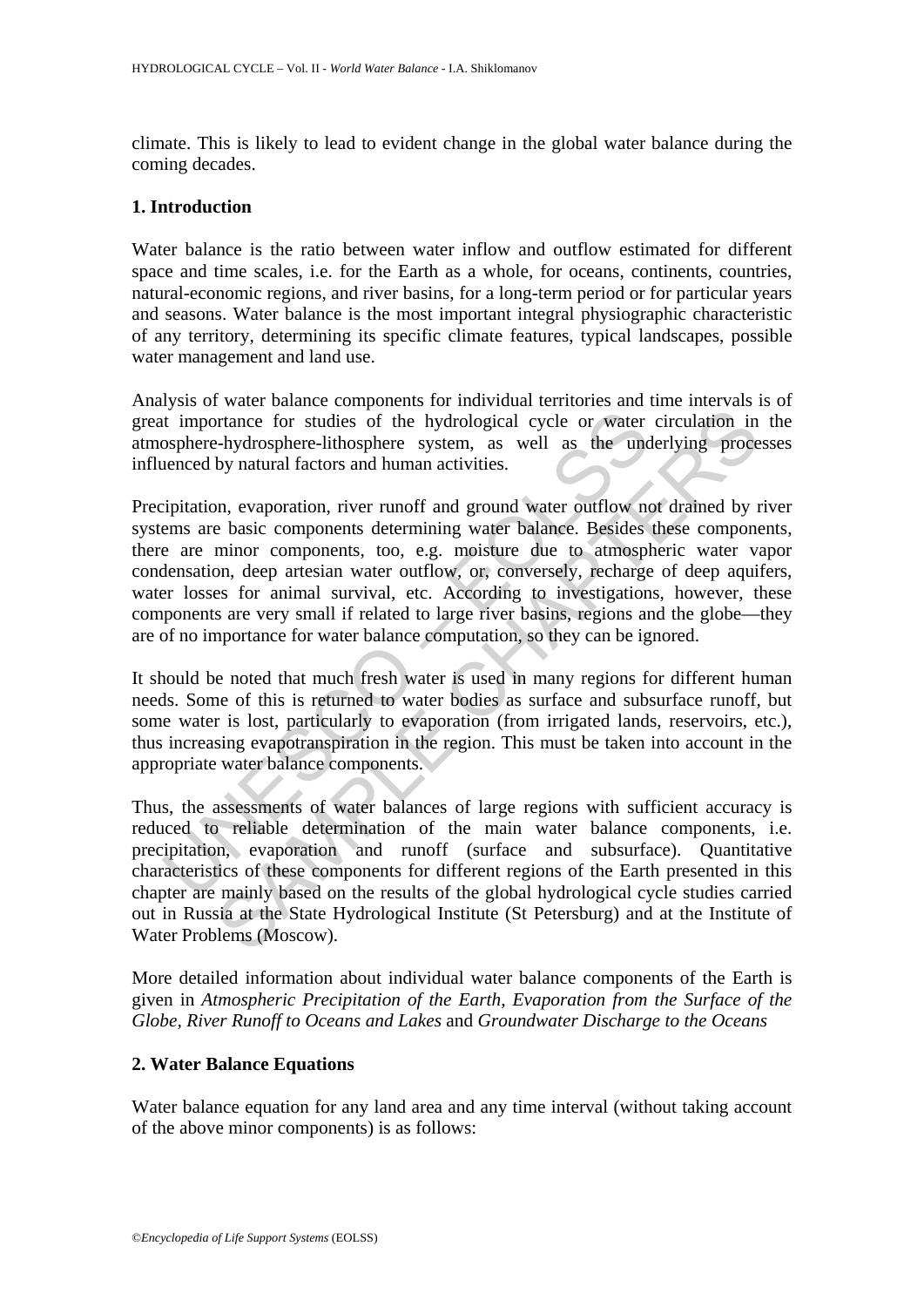$P + R's + R'u_n = E + R_s + R_{un} \pm \Delta S$  (1)

where: P is precipitation; E is evapotranspiration;  $R_s$  and  $R_{un}$ ,  $R_s$  and  $R_{un}$  indicate surface and subsurface runoff from some land area and surface and subsurface water inflow to the land area, respectively;  $\Delta S$  is water storage change in the area.

All terms in equation (1) are in mm of water layer, which is a water volume for time unit divided by the area of the land.

If the water balance equation is considered for a long-term period it is simplified, because  $\Delta S = 0$ .

E water other is consistent at the giotal scate, it shows on each continent which differ greatly in their water balantories on the continents are the zones of so-called external runoff-<br>e zones discharges to the World Oce bander is considered at the good scale, it should be indeted that there are structure.<br>
each continent which differ greatly in their water balance structure. Note that the contribution the contribution of the world Ocean If the water balance is considered at the global scale, it should be noted that there are regions on each continent which differ greatly in their water balance structure. Most territories on the continents are the zones of so-called external runoff—river runoff from these zones discharges to the World Ocean directly. There are also rather large areas on the continents (probably except Antarctica) which have internal runoff. These endorheic areas are not connected to the World Ocean. River runoff formed in such regions is completely lost to evaporation.

For oceanic slopes and large river basins related to areas of external runoff from the continents (when it is possible to neglect surface and subsurface inflow from adjacent areas) the water balance equation for a long-term period is as follows:

$$
P_{ext} = E_{ext} + R_{ext} + R_{un}
$$
 (2)

In equation (2)  $P_{ext}$  is a precipitation;  $R_{ext}$  is river runoff (from an oceanic slope) to the ocean (sea, lake); Run is subsurface runoff not drained by river systems and directly discharging to the ocean (sea, lake);  $E_{ext}$  is evapotranspiration including additional evaporation due to human activities.

In the areas of internal runoff (endorheic regions) the whole quantity of precipitation is ultimately lost to evaporation, so the water balance equation for a long-term period for such regions is as follows:

$$
P_{int} = E_{int}
$$
 (3)

In equation (3)  $P_{int}$  is precipitation;  $E_{int}$  is evapotranspiration from endorheic areas, including runoff formed within these areas and water losses for different human needs.

For a continent with available zones of external runoff and endorheic areas, the water balance equation would probably consist of equation (2) and equation (3) joint together:

$$
P_{ext} + P_{int} = E_{ext} + E_{int} + R_{ext} + R_{un}
$$
\n(4)

For the World Ocean, as well as for individual oceans (and seas) the freshwater balance equation for the long-term period (without taking account of water exchange between the oceans) will be as follows: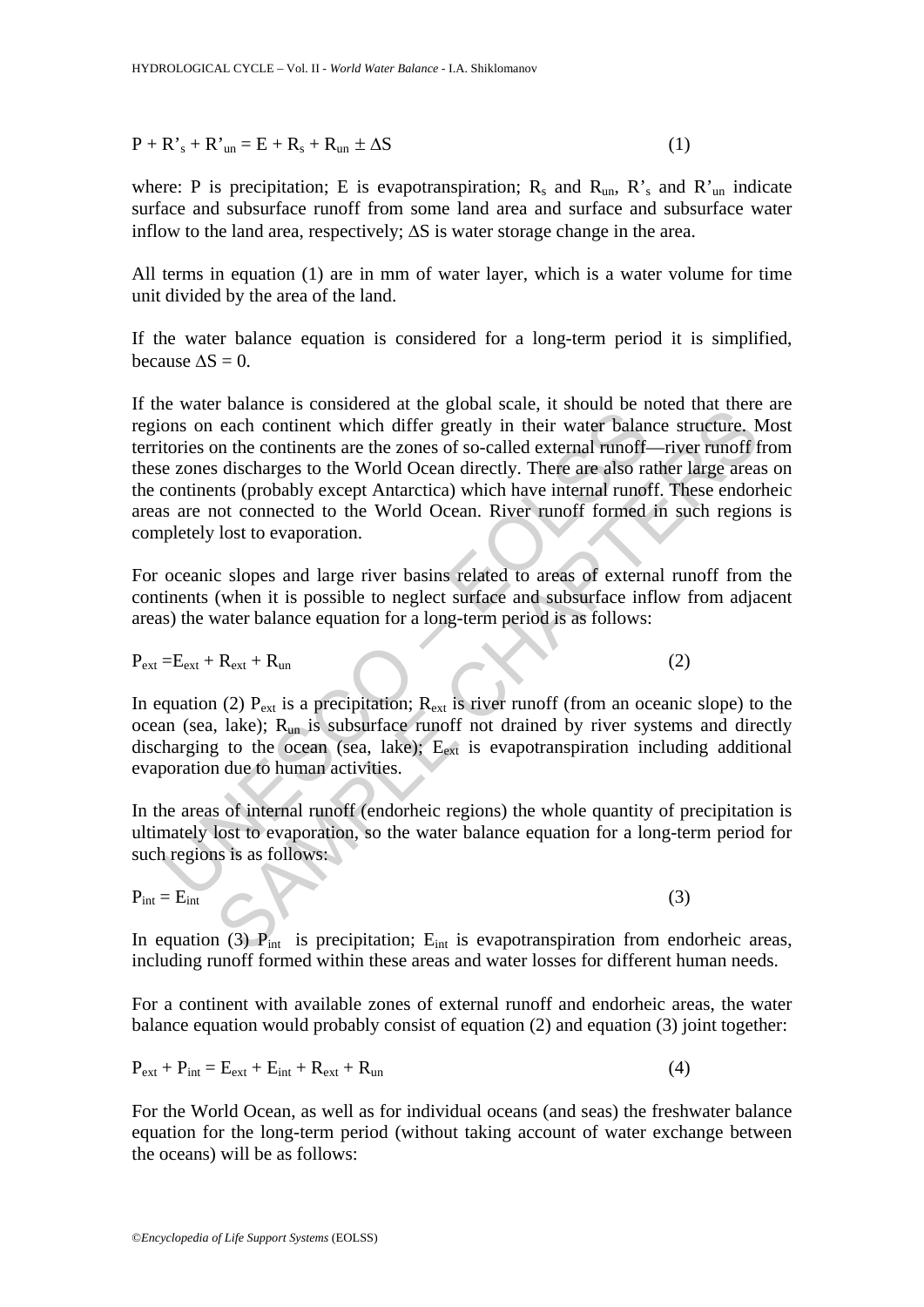$$
E_{oc} = P_{oc} + R_{ext} + R_{un}
$$
 (5)

where:  $E_{\text{oc}}$  and  $P_{\text{oc}}$  are evaporation from the ocean and precipitation onto the ocean surface, respectively;  $R_{ext}$  and  $R_{un}$  are river water inflow and subsurface water inflow to the ocean.

For the whole Earth for a long-term period and a steady climate situation it is evident that the total precipitation should be equal to evaporation from the water surface plus evapotranspiration from land, i.e. for the world water balance the water balance equation similar to that for endorheic areas is valid:

$$
P_{gl} = P_{oc} + P_{ext} + P_{int} = E_{oc} + E_{ext} + E_{int} = E_{gl}
$$
 (6)

where:  $P_{gl}$  and  $E_{gl}$  are global values of precipitation and evaporation from the Earth as a whole.

The Papel and E<sub>gl</sub> are global values of precipitation and evaporation leftuated the reduction (5), just like equations (1) to (5), is water coming from outer space is balanced by the amount of wise and deep water inflow and E<sub>gl</sub> are global values of precipitation and evaporation from the Earth<br>
e noted that equation (6), just like equations (1) to (5), is valid if we ass<br>
coming from outer space is balanced by the amount of water vapour It should be noted that equation  $(6)$ , just like equations  $(1)$  to  $(5)$ , is valid if we assume that water coming from outer space is balanced by the amount of water vapour lost to space and deep water inflow (or juvenile water) is equivalent to water used for hydration of minerals in the lithosphere.

-

- -

> TO ACCESS ALL THE **19 PAGES** OF THIS CHAPTER, Visit: http://www.eolss.net/Eolss-sampleAllChapter.aspx

#### **Bibliography**

Baumgartner and Reichel (1975) *The World Water Balance* – Vienna: R. Oldenbourg Verlag Munchen, 180 pp [Methodology and data on water balance components of the continents].

Gleik P.H. (1998) *The World's Water. The Report of Fresh Water Resources*. Island Press. D.C. 307 pp. Washington. [Problems of fresh water use in the world; statistical data on water resources, socioeconomic factors and results of water use in the world]

Korzoun V.I. (ed.) (1978). *World Water Balance and Water Resources of the Earth*. UNESCO, 663 pp [Analysis of data on the water balance components for continents, oceans and the Earth as a whole; distribution of water resources over area and dynamics in time]

Lvovich M.I. (1974) *World Water Resources and their Future*. – "Mysl", Moscow, 448 pp [Data on water resources and basic water balance components of the Globe].

Shiklomanov I.A. (2000). Appraisal and assessment of World Water Resources. *Water International. March. Volume 25, No 1.* IWRA, p.11-33 [Brief results and conclusions on the assessment of the dynamics of renewable water resources and water availability in the world]

Shiklomanov I.A., scientific leader and editor. (2003). *World Water Resources of the Beginning of XXI century.* Cambridge University Press, 700 pp. [Assessment and analysis of the dynamics of water resources, water use and water availability for individual basins, countries and natural-economic regions].